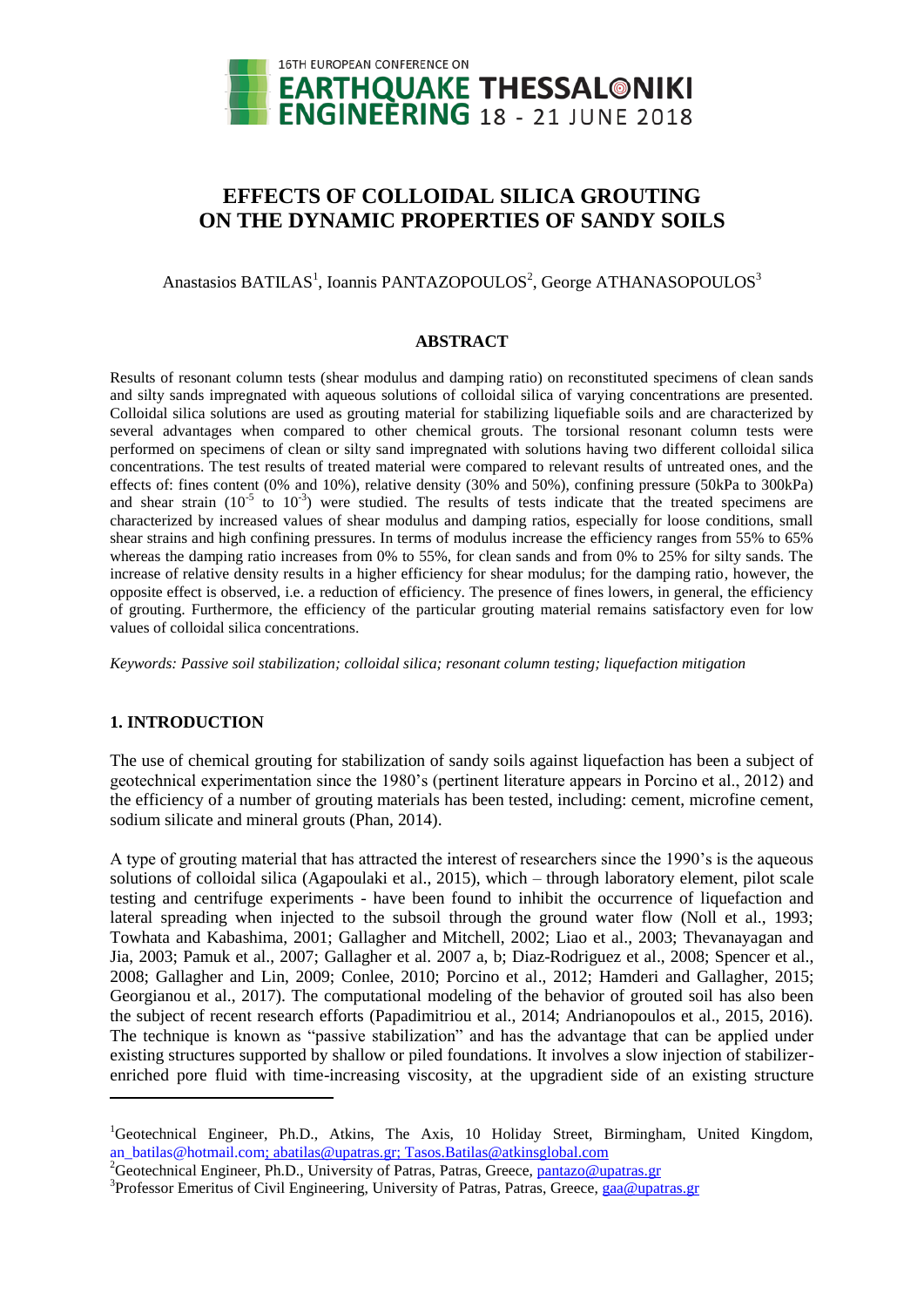followed by delivery under the structure via ground water flow, Figure 1. The advantages of the passive stabilization method, against other chemical grouting techniques, are that the grouting material (1) has the required initial liquidity for impregnation of both sands and silty sands, (2) its viscosity increases with time (depending on the pH of solution), transforming the initially liquid grout to a gel, which does not allow any pore water increase or the development of large deformations, (3) can be applied under existing structures, (4) is free of any biological or chemical environmental effects, (5) there are no adverse effects on soil structure and on the overlying construction, (6) it requires mobilization of small size equipment and facilitates access to the interior, and (7) has a low cost.



Figure 1. Concept of passive stabilization: (a) augmented flow, (b) natural groundwater flow (from Pamuk et al., 2007)

This paper presents the results of an experimental program, involving torsional resonant column tests on saturated specimens of a clean sand (M31/0) and a silty sand with 10% fines content (M31/10) impregnated with solutions of silica colloids having concentration  $CS=10\%$  and  $CS=6\%$ , for evaluating the dynamic properties (shear modulus and damping ratio) of the grouted material. The testing program is part of a broader research effort for developing soil liquefaction prevention methods under existing structures using environmentally friendly grouts consisting of silica colloids (nanomaterials). The results of tests on impregnated specimens are compared to corresponding results on non-impregnated material and conclusions are drawn regarding the amount of improvement and its dependence on (1) fines content of the ground, (2) confining pressure and, (3) magnitude of the imposed shear strain.

## **2. MATERIALS AND TEST PROCEDURES**

Commercially available colloidal silica (Ludox-SM) was used in the experimental program (DuPont, 1997). The particular type was selected based on the fact that (a) it is the preferred one for passive stabilization applications, (b) has the smallest particle size (7mm) and the largest specific surface  $(345m<sup>2</sup>/gr)$ , and (c) smaller quantities per unit weight are needed to became gel, thus being the most economical selection.

The sands used in the tests were selected considering the types of natural liquefiable soils that are candidate for applying the method of passive stabilization as well the types of soils that have been used in similar laboratory studies (Persoff et al., 1999; Gallagher P., 2000; Koch, 2002; Kodaka et al., 2005; Lin, 2006; Pamuk et al., 2007; Spencer et al., 2008; Diaz-Rodriguez et al, 2008). Based on the above criteria two quartz sands were selected: a uniform clean sand with medium granulometry (denoted by M31/0) and a silty sand with 10% fines content (M31/10). Both sands have similar grain size ( $D_{50}=0.27-0.30$ mm), but different uniformity coefficients,  $C_u$  (1.3 for M31/0 and 4.0 for M31/10).

The impregnation of test specimens with silica solutions was performed with a system designed and fabricated in the Laboratory of Geotechnical Engineering, Dept of Civil Engineering, University of Patras, for the needs of the research project, following the provisions of ASTM D4320, Figure 2a. Similar systems have been used in the past for investigating the efficiency of different types of grouting (Vipulanandan and Shenoy, 1992; Markou and Atmatzidis, 2002; Pantazopoulos et al., 2012). The use of the particular system makes possible (a) the preparation of impregnated soil specimens under conditions similar to the field applications of injection grouting, and (b) the production of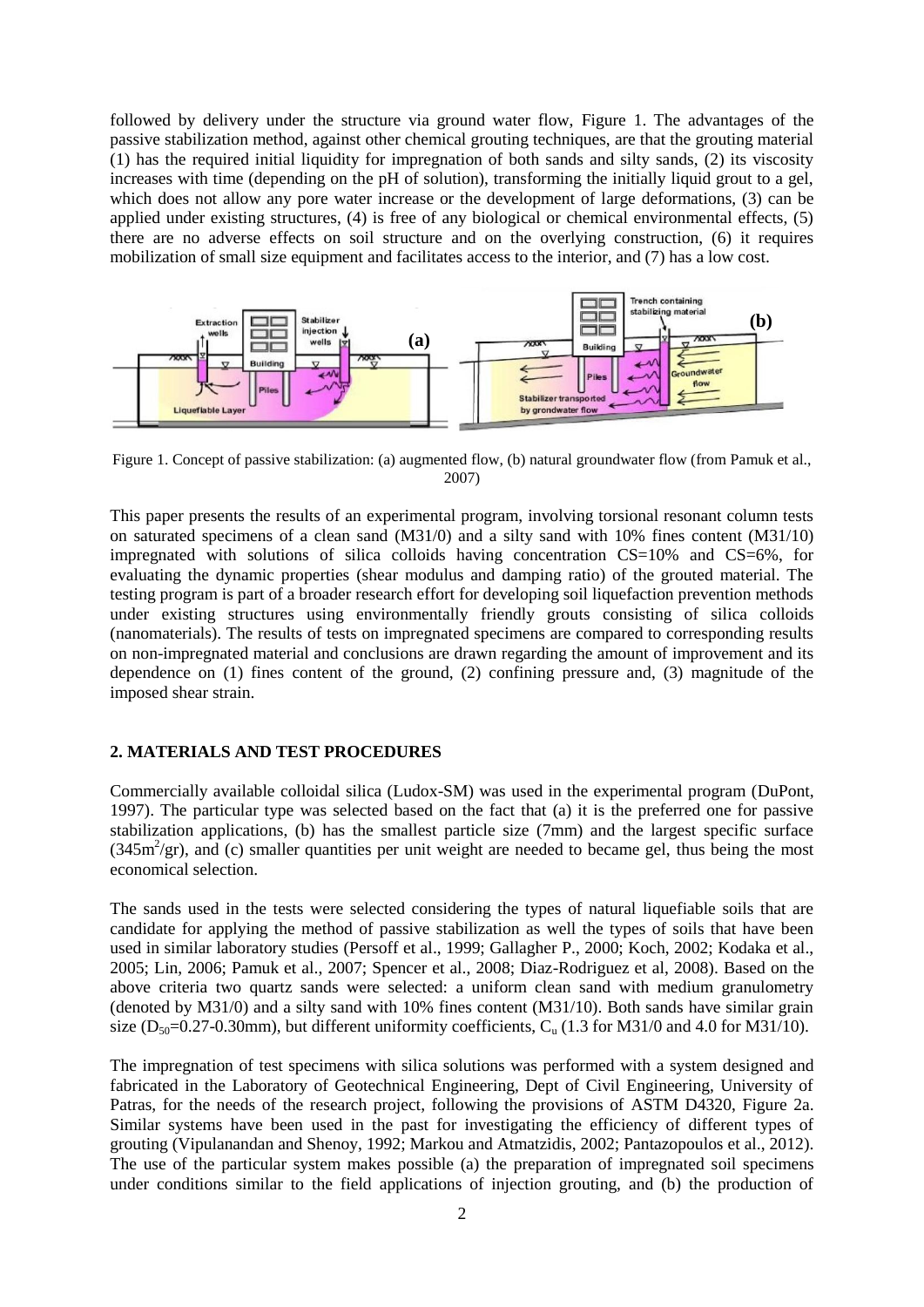specimens that are ready for testing, with no need for cutting or/and trimming which could induce specimen disturbance. The impregnation procedure involved the following successive stages: (a) formation, by pluviation, of the sand (or silty sand) specimen with the desired void ratio (or relative density) in a cylindrical plastic split-type mold (the top and bottom of specimen were covered with perforated cups to prevent the loss of soil particles) / saturation of specimen by imposing low velocity flow of distilled water directed against gravity, (b) preparation of the colloidal silica solution with the selected silica concentration (6% and 10%) / placement of the solution in the grout reservoir / injection of the grout solution from the bottom to the top into the specimen under the minimum required pressure / the injection was continued until a volume of grout equal to twice the volume of specimen voids had been injected to ensure the complete impregnation of specimen, and (c) the input and output valves of the mold were closed and the grouted specimen was left to cure for a period equal to four times the gel time of the solution, in order to obtain the necessary stiffness before being transferred to the resonant column apparatus. In the present study the gel time of the solution was taken to be equal to 48hrs based on experimental results reported by Agapoulaki and Papadimitriou (2015). A photo of a treated specimen mounted in the resonant column device is shown in Figure 2b.



Figure 2. (a) Laboratory system for impregnating sandy specimens, (b) Treated specimen of sand

The resonant column tests in the present investigation were performed using the GDS RCA apparatus, Figure 3, following the standard procedure described in ASTM D4015. More detailed information on the aforementioned equipment can be found in (Pantazopoulos and Atmatzidis, 2012). The tests were performed utilizing the torsional mode of specimen vibration on cylindrical specimens with a diameter of 50mm and height equal to 110mm. The tests were conducted under isotropic confining pressures of 50, 100, 200 and 400kPa.



Figure 3. GDS Resonant Column System (GDS RCA).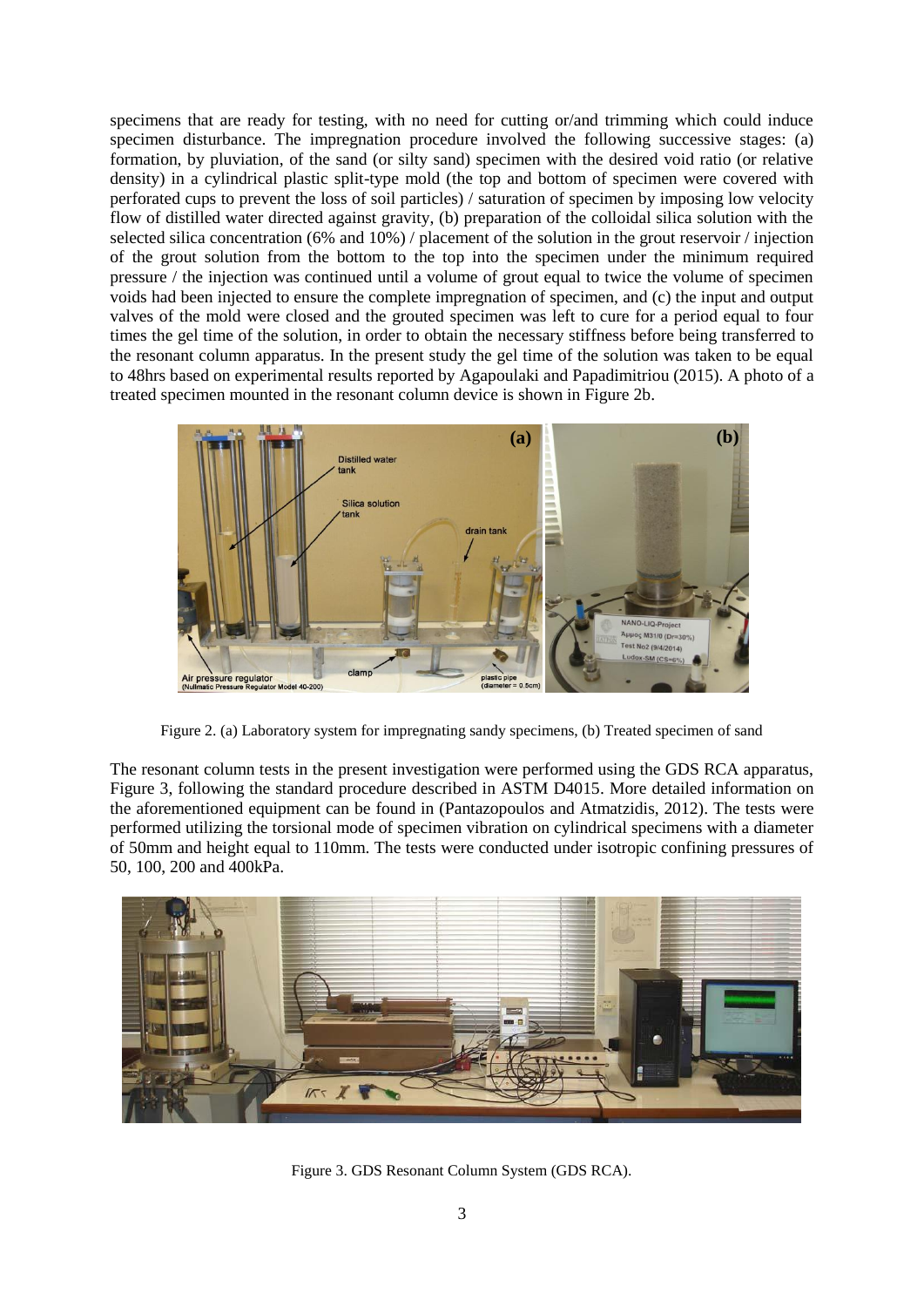#### **3. RESULTS OF RESONANT COLUMN TESTS**

#### *3.1 Behavior of ungrouted sands*

Reference values of dynamic properties (shear modulus, G, and damping ratio, D) were obtained by testing specimens of clean sand  $(M31/0)$  and silty sand  $(M31/10)$  in a loose condition  $(D=30\%$ . e=0.73) and medium dense condition  $(D_r=50\% , e=0.7)$ . The combined effects of relative density and shear strain are shown in the plot of Figure 4. The diagrams indicate that the shear modulus of silty sand is reduced by 25% compared to clean sand, for both the loose and the medium dense of soil material. Furthermore, this reduction of stiffness is less pronounced for higher values of shear strains. In contrast to the above behavior, the test results indicate that the damping ratio is insensitive to the silt content, for shear strains up to  $3*10^{-4}$ .



Figure 4. Behavior of clean sand (M31/0) vs. silty sand (M31/10)

## *3.2 Behavior of grouted sands*

The test results for impregnated specimens with a solution concentration of  $CS=10\%$ , for both clean sand and silty sand (for loose and medium dense conditions) are presented in the diagrams of Figure 5. It is observed that for the case of clean sand the shear modulus increases from 20% (loose condition, medium strains,  $\gamma_c \approx 10^{-3}$  and high values of confinement  $\sigma_0 = 300 \text{kPa}$  to 65% (loose condition, small strains,  $\gamma_c \approx 10^{-5}$  and high values of confinement  $\sigma_0 = 300 \text{kPa}$ ). Similar increases of shear modulus for loose clean sands treated with colloidal silica solutions have been reported on the basis of resonant column test results (Spencer et al., 2008) and of centrifuge tests (Conlee, 2010). Regarding the damping ratio of the materials it is observed that the increase of its value ranges from negligible (medium dense condition, medium strains  $\gamma_c \approx 10^{-4}$  and high confinement  $\sigma_0 = 300 \text{kPa}$ ) to 55% (for loose condition, medium strains  $\gamma_c \approx 10^{-4}$  and small values of confining pressure,  $\sigma_0 = 100$ kPa).

The tests results for the case of silty sand are shown in Figure 6, indicating that the shear modulus increase due to grouting, varies from 55% (for dense conditions, small strains  $\gamma_c \approx 10^{-5}$  and large values of confining stress,  $\sigma_0 = 300$ kPa) to 100% (for loose conditions, small strains  $\gamma_c \approx 10^{-5}$ , and large confining pressure). On the other hand, a damping ratio increase is observed, which is negligible (for dense condition, medium strains,  $\gamma_c \approx 10^{-4}$  and high values of confinement,  $\sigma_0 = 300 \text{kPa}$ ) and reaches 25% (for loose soil, medium strains,  $\gamma_c \approx 10^{-4}$  and low values of confinement,  $\sigma_0 = 100 \text{kPa}$ ).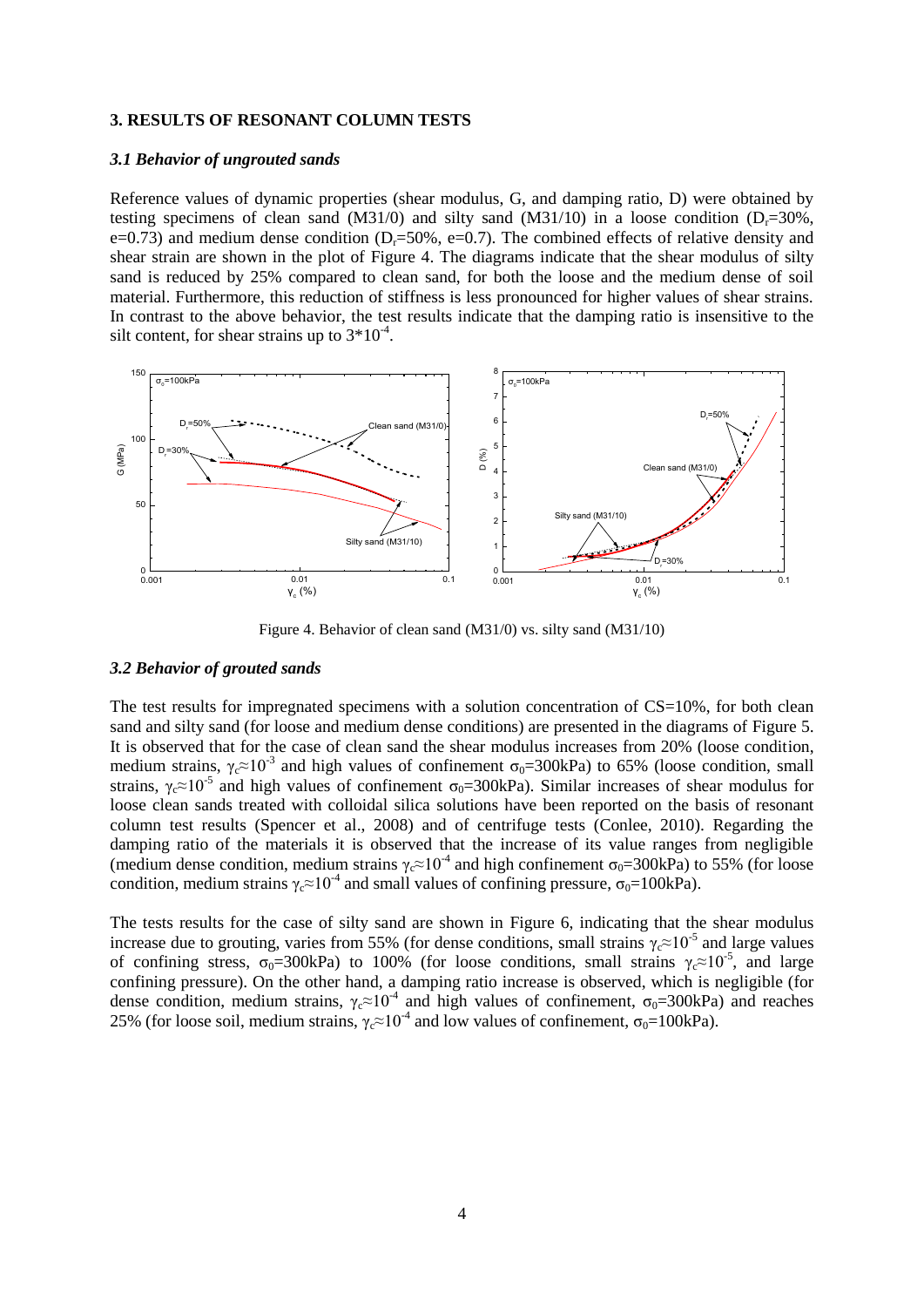

Figure 5. Behavior of non-grouted vs. grouted clean sand



Figure 6. Behavior of non-grouted vs. grouted silty sand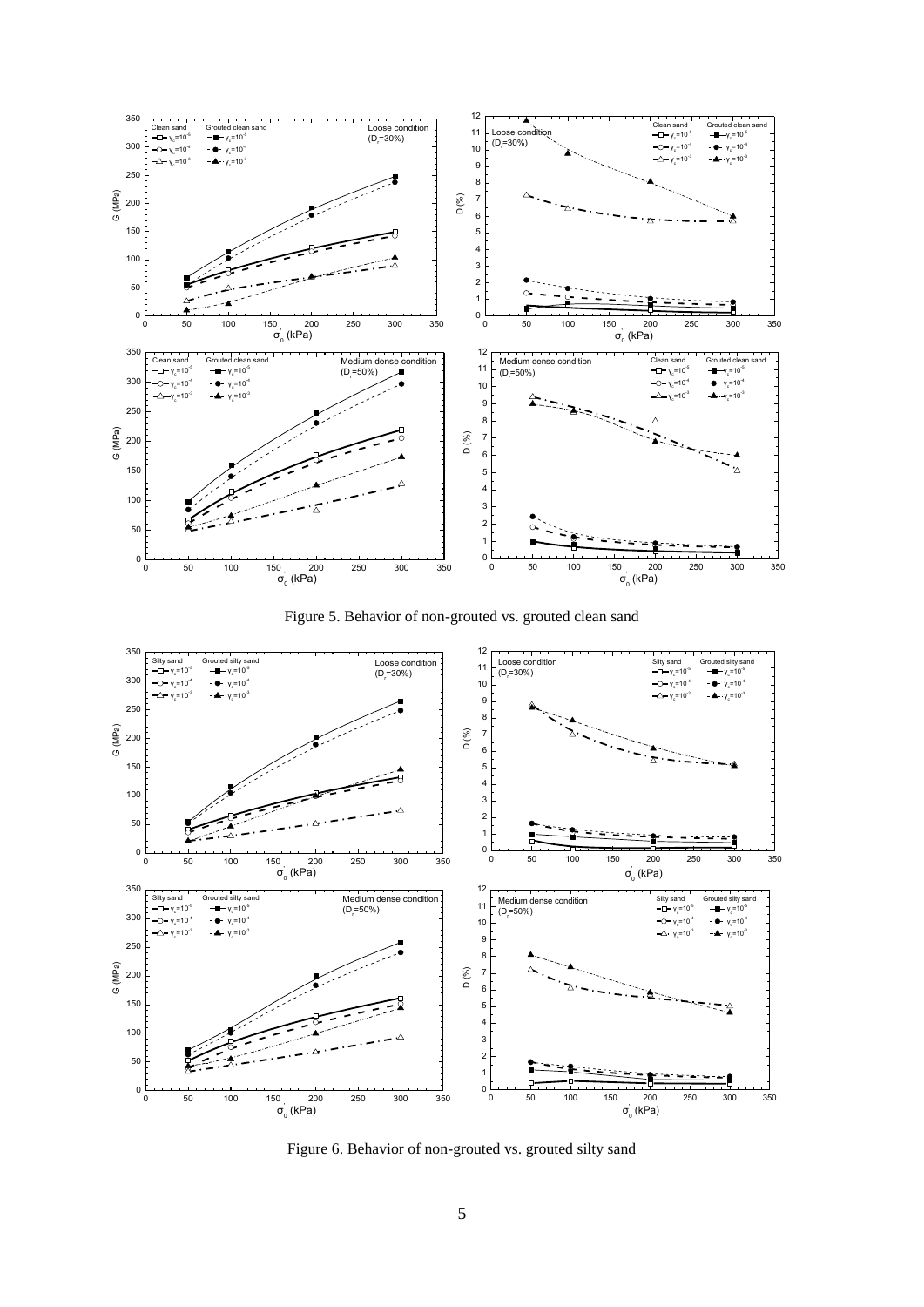Of particular interest is the comparison of behavior of stabilized clean sand to the behavior of stabilized silty sand, Figure 7 and Figure 8. It is observed that the efficiency of impregnation –in terms of shear modulus increase- depends strongly on relative density: for medium dense conditions, the clean sand is characterized by a more favorable behavior, whereas the effect is reversed for silty sand. Regarding the values of damping ratio, the same trend may be observed: the impregnation is more efficient in the case of clean sand (especially for medium and large shear strains).

The combined effect of shear strain and relative density on the dynamic properties of silty sand is clearly demonstrated in the diagrams of Figure 7. According to this diagram the efficiency of impregnation -in terms of modulus increase- for medium dense condition and medium to high shear strains is of the order of 20%; however the efficiency drops to 10% in the case of loose sand. In terms of damping ratio increase, the efficiency of impregnation is higher for the loose material, being equal to 20%-35%, for shear strains  $\approx$ 3\*10<sup>-4</sup>.



Figure 7. Behavior of grouted clean sand vs. grouted silty sand



Figure 8. Dependence of dynamic shear modulus, G, and damping ratio, D, of grouted specimens on soil type and relative density and on confining pressure

## *3.3 Effect of concentration (CS) of solution*

The effect of concentration of the injected solution is of paramount importance as it affects the cost of the particular soil stabilization method. In the present study the effect of solution concentration was investigated by performing resonant column tests on specimens impregnated with a CS=6% (L6) solution, and comparing the results with those obtained for  $CS=10\%$  (L10) and discussed in the previous sections. The diagrams shown in Figure 9 facilitate the above comparison for the case of medium dense condition  $(D=50\%)$ . The diagrams indicate a reduction of shear modulus when the concentration is reduced from 10% to 6%. Also, the reduction is negligible for low values of confining stress (in agreement with Spencer et al., 2008, who found that for  $\sigma_0 = 50kPa$  the effect of colloidal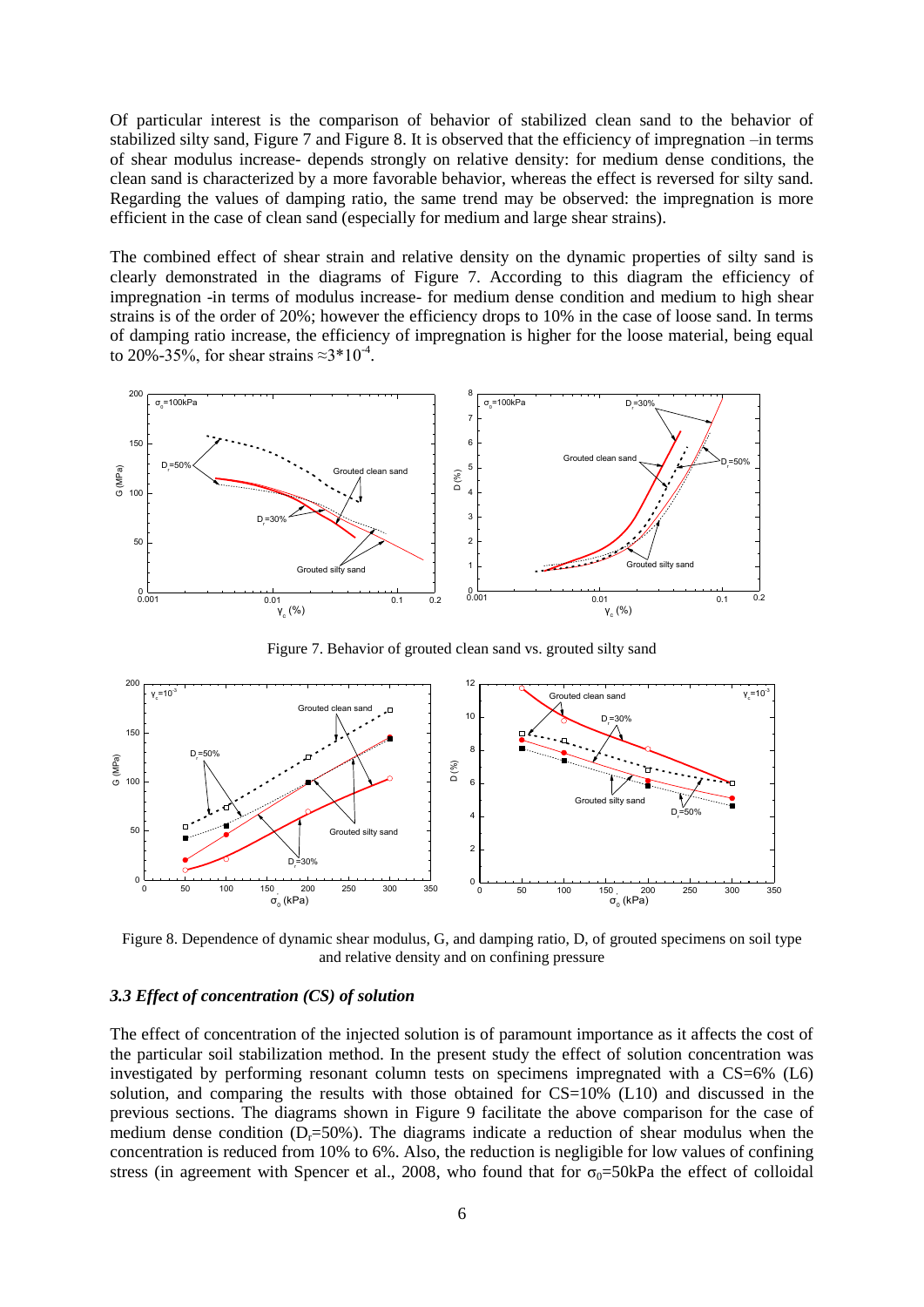silica grouting is negligible) and reaches the value of 24% for  $\sigma_0$ =300kPa. On the other hand, the reduction of concentration of the silica solution results in an increase of damping ratio ranging from 15% to 50%, for high values of shear strains.



Figure 9. Effects of colloidal silica concentration in grouted clean sand on  $G_{\gamma_c}$  and  $D_{\gamma_c}$  relations

# **4. CONCLUSIONS**

On the basis of the test results presented in the previous sections it may be concluded that the damping ratio of soil (clean sand and silty sand) is increased significantly following impregnation, accompanied by an increase of stiffness. The above effects, combined with the fact that no pore water pressure can be generated in the grouted soil, indicate that the passive soil stabilization method studied in the present paper (soil grouting using silica colloids), can be an effective means for mitigating the liquefaction hazard. In particular the following conclusions can be drawn from the experimental program:

- 1. The impregnation of clean and silty sands with a solution of colloidal silica  $(CS=10%)$  results in an increase of both the dynamic shear modulus (G) and of the damping ratio (D) of the treated soil. The efficiency of impregnation is greater in the case of loose soil conditions  $(D_r \approx 30\%)$ .
- 2. In terms of modulus increase, the efficiency for clean sands ranges from 20% to 65%, whereas for silty sands the efficiency ranges from negligible to 55%. In terms of damping ratio increase, the efficiency ranges from 0% to 55% for clean sands and from 0% to 25% for silty sands.
- 3. For the case of treated sands, an increase in relative density results in a significant increase of shear modulus, whereas an increase of damping ratio can be achieved only by decreasing the relative density.
- 4. For impregnated silty sands, the effects described in the (3) above are diminished, i.e. an increase of relative density results in a limited increase of shear modulus and a decreased relative density results in a small increase of damping ratio.
- 5. A reduction of silica solution concentration (from 10% to 6%) resulted in (a) a reduction of efficiency -in terms of shear modulus increase- up to 20%, for high values of confining stress  $(\sigma_0=300kPa)$ , and (b) a significant increase in efficiency -in terms of damping ratio- up to 50%.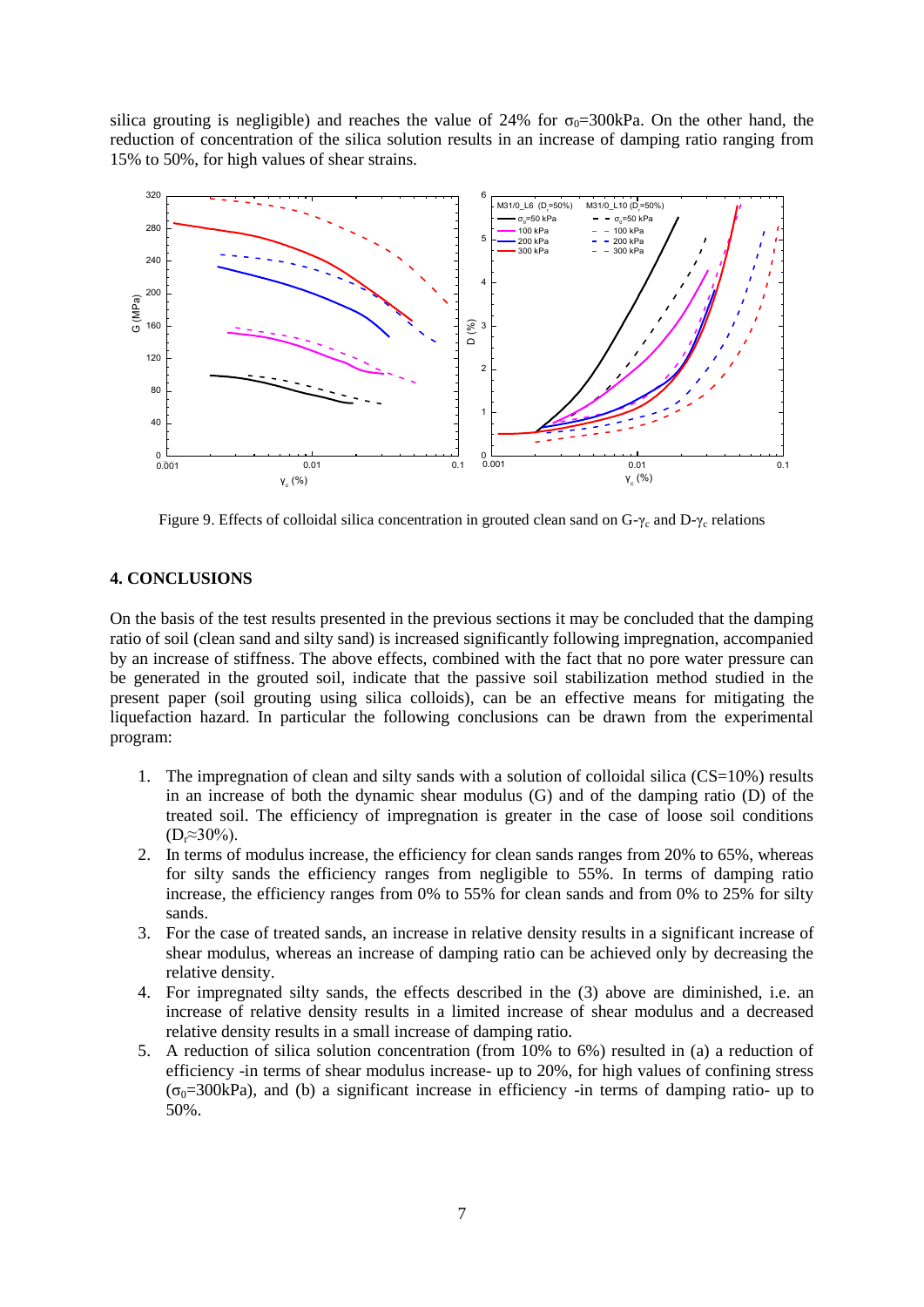#### **5. ACKNOWLEDGEMENTS**

This research has been co-financed by the European Union (European Social Fund ESF) and Greek national funds through the Operational Program "Education and Lifelong Learning" of the National Strategic Reference Framework (NSRF) - Research Funding Program: Thales. Investing in knowledge society through the European Social Fund. The authors also express their thanks to Prof. A. Papadimitriou for providing technical specifications on the impregnation procedure of test specimens.

## **6. REFERENCES**

Agapoulaki GI, Papadimitriou AG, Kandris K, Pantazidou M (2015). Permeation potential of colloidal silica for passive stabilization of liquefiable soils. *EEEEGM*, October 2015, pp. 3-7.

Agapoulaki GI, Papadimitriou AG (2015). Rheological properties of colloidal silica as a means for designing passive stabilization of liquefiable soils. *Geotechnical Engineering for Infrastructure and Development*, ICE, January 2015, 2331-2336.

Andrianopoulos KI, Agapoulaki GI, Papadimitriou AG, (2015). Numerical analysis of the seismic response of sand passively stabilized against liquefaction. *Geotechnical Engineering for Infrastructure and Development*, ECSMGE, Issue 4, pp. 2207-2212.

Andrianopoulos KI, Agapoulaki GI, Papadimitriou AG, (2016). Simulation of seismic response of passively stabilised sand. *Geotechnical Research*, ICE, Vol.3, Issue 2, pp. 40-53.

ASTM, D 4015-92 (1993). Standard Test Methods for Modulus and Damping of Soils by the Resonant-Column Method. Sept. 1993.

ASTM D4320 / D4320M-09 (2009). Standard Practice for Laboratory Preparation of Chemically Grouted Soil Specimens for Obtaining Engineering Parameters, ASTM International, West Conshohocken, PA.

Conlee CT (2010) Dynamic Properties of Colloidal Silica Soils Using Centrifuge Model Tests and a Full-scale Field Test. PhD thesis, University, Philadelphia, PA, USA. See http://hdl.handle.net/1860/3248 (accessed 21/06/2016).

Díaz-Rodriguez JA, Antonio-Izarraras VM, Bandini P, López-Molina JA (2008). Cyclic strength of a natural liquefiable sand stabilized with colloidal silica grout. *Can. Geotech. Journal*, 45, 1345-1355.

DuPont (1997). Ludox Colloidal Silica: Properties, Uses, Storage, and Handling. Product information.

Gallagher PM, Conlee CT, Rollins KM (2007a). Full-scale field testing of colloidal silica grouting for mitigation of liquefaction risk. *Journal of Geotechnical and Geoenvironmental Engineering* 133(2): 186–196, http://dx.doi.org/10.1061/(ASCE)1090-0241(2007)133:2(186).

Gallagher PM, Pamuk A, Abdoun T (2007b). Stabilization of liquefiable soils using colloidal silica grout. *J Mater Civil Eng* ASCE 2007; 19(1): 33–40.

Gallagher PM (2000). Passive site remediation for mitigation of liquefaction risk. *Ph.D. dissertation*, Virginia Polytechnic Institute and State University, Blacksburg, Virginia.

Gallagher PM, Mitcell JK (2002). Influence of colloidal silica grout on liquefaction potential and cyclic undrained behavior of loose sand. *Soil Dynamics and Earthquake Engineering*, Vol. 22, pp. 1017-1026.

Gallagher PM, Yuanzhi L (2009). Colloidal Silica Transport through Liquefiable Porous Media. *Journal of Geotechnical and Geoenvironmental Engineering*, Vol. 135 (11), pp. 1702-1712.

Georgiannou VN, Pavlopoulou EM, Bikos Z (2017). Mechanical behaviour of sand stabilised with colloidal silica", Geotechnical Research 2017 4:1, 1-11.

Hamderi, M. and Gallagher, P.M., (2015), "Pilot-scale modelling of colloidal silica delivery to liquefiable sands. *Soils and Foundations*, 55(1):143–15

Koch, A.J. (2002), "Model testing of passive site stabilization." MS thesis, Drexel Univ., Philadelphia, Pa.

Kodaka T, Oka F, Ohno Y, Takyu T, Yamasaki N (2005). Modeling of cyclic deformation and strength characteristics of silica treated sand. Geomechanics, Testing, Modeling and Simulation, Geotechnical Special Publication No. 143, ASCE, 205-216.